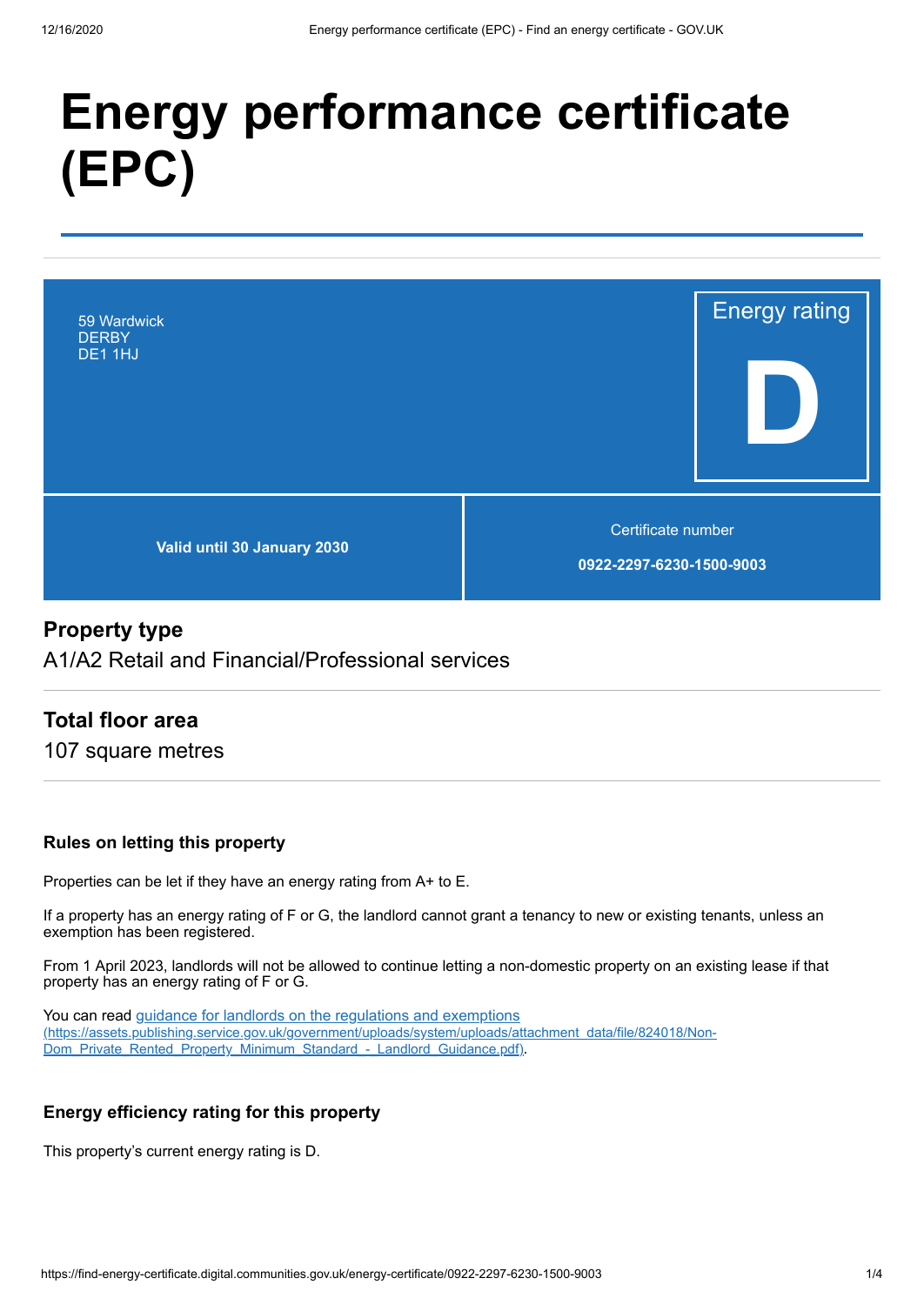

Properties are given a rating from A+ (most efficient) to G (least efficient).

Properties are also given a score. The larger the number, the more carbon dioxide (CO2) your property is likely to emit.

#### **How this property compares to others**

Properties similar to this one could have ratings:

**If newly built**

# **If typical of the existing stock**

**Breakdown of this property's energy performance**

**Main heating fuel** Grid Supplied Electricity

#### **Building environment**

Heating and Natural Ventilation



27 | B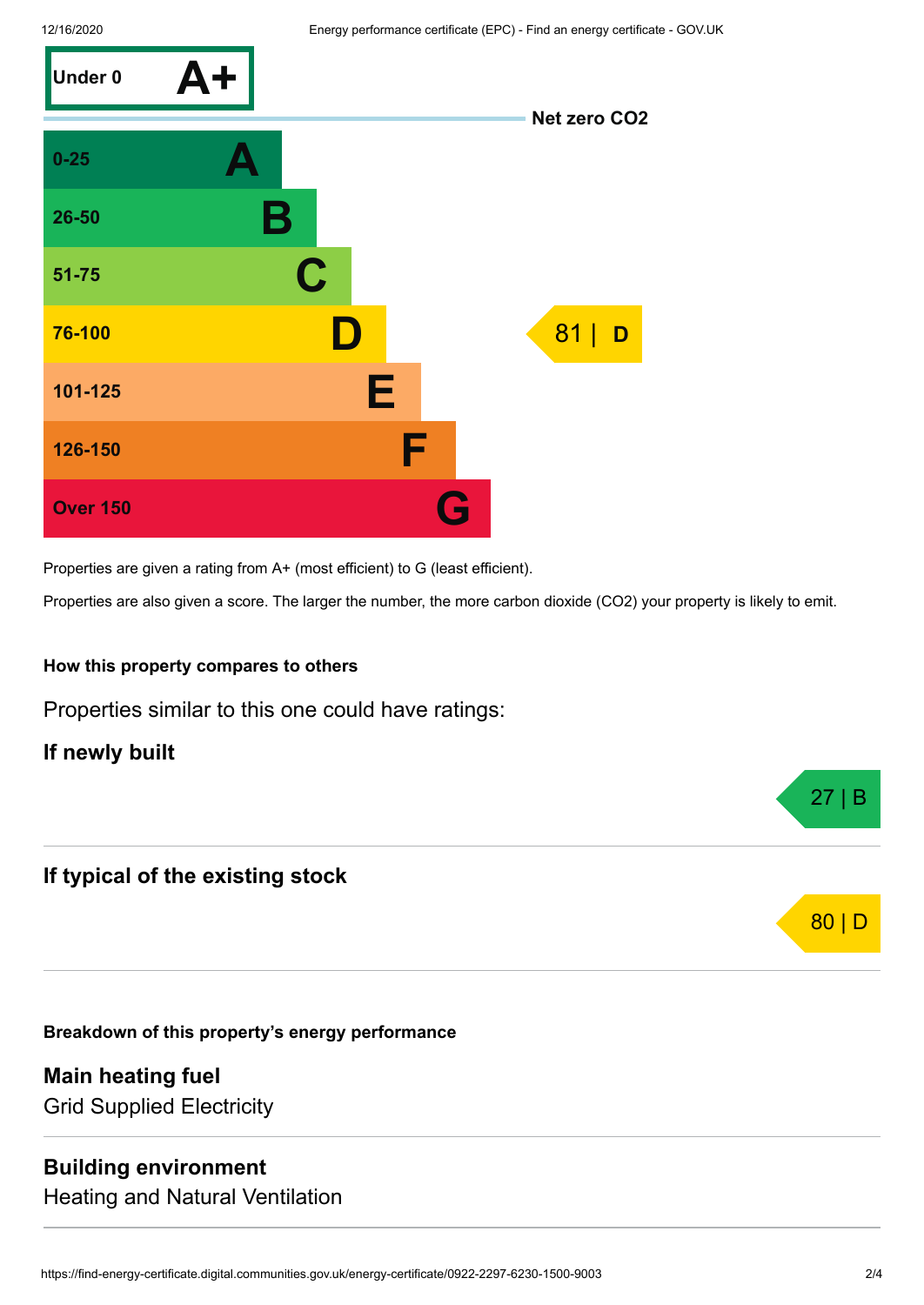## **Assessment level**

3

# **Building emission rate (kgCO2/m2 per year)**

118.92

#### **Primary energy use (kWh/m2 per year)**

703.42

What is primary energy use?

#### **Recommendation report**

Guidance on improving the energy performance of this property can be found in the recommendation report [\(/energy-certificate/0290-9259-0460-7120-2024\)](https://find-energy-certificate.digital.communities.gov.uk/energy-certificate/0290-9259-0460-7120-2024).

#### **Contacting the assessor and accreditation scheme**

This EPC was created by a qualified energy assessor.

If you are unhappy about your property's energy assessment or certificate, you can complain to the assessor directly.

If you are still unhappy after contacting the assessor, you should contact the assessor's accreditation scheme.

Accreditation schemes are appointed by the government to ensure that assessors are qualified to carry out EPC assessments.

# **Assessor contact details**

#### **Assessor's name**

Robin Lewis

#### **Telephone**

07531 522660

#### **Email**

[robin.lewis150@ntlworld.com](mailto:robin.lewis150@ntlworld.com)

# **Accreditation scheme contact details**

#### **Accreditation scheme**

Stroma Certification Ltd

# **Assessor ID**

https://find-energy-certificate.digital.communities.gov.uk/energy-certificate/0922-2297-6230-1500-9003 3/4 STRO002850